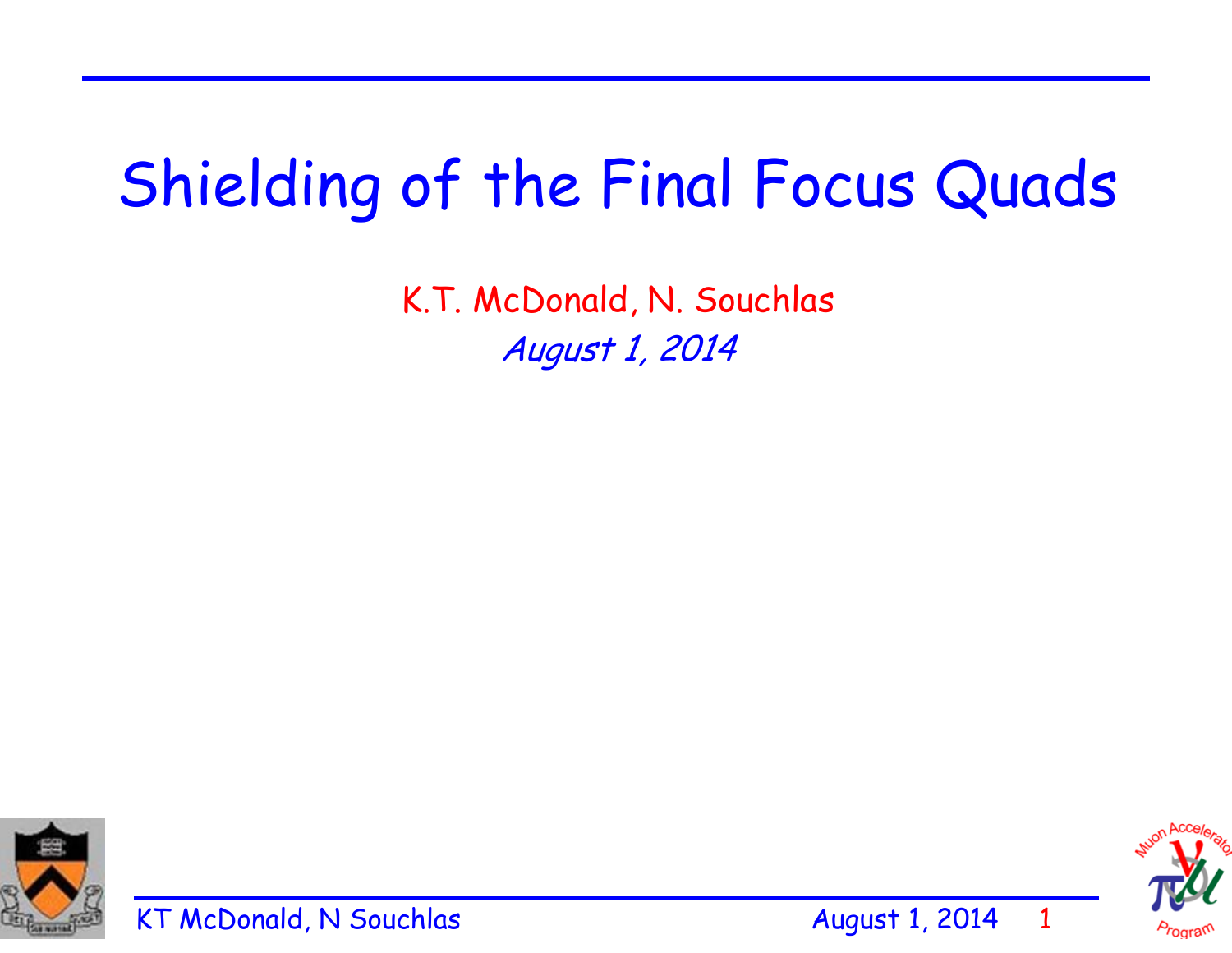## Shielding of the Final Focus Quads (N. Souchlas)

Fringe field of the 20-T Target System solenoid is still  $1$  T at  $z = -5$  m, the possible location of the last Final-Focus quad,  $\Rightarrow$  Use superconducting quads,

 $\Rightarrow$  Must shield against radiation from the target.

MARS15 study (for 0 tilt angle of the beam) indicates that a  $\sim \frac{1}{2}$ "-thick SS beampipe provides the needed shielding (reducing the power deposition from a 4-MW beam to < 0.1 mW/g,

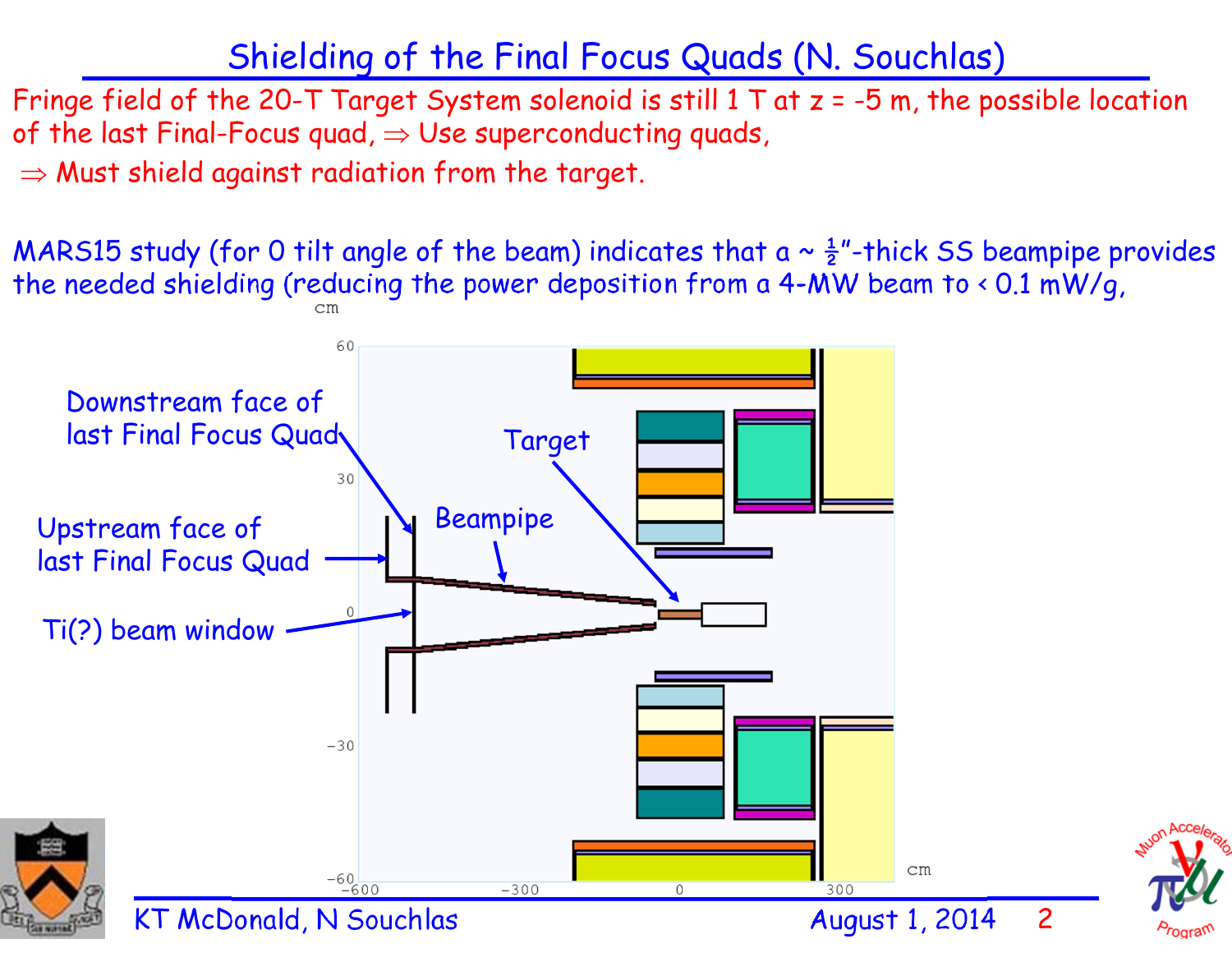## Upstream End of Quad